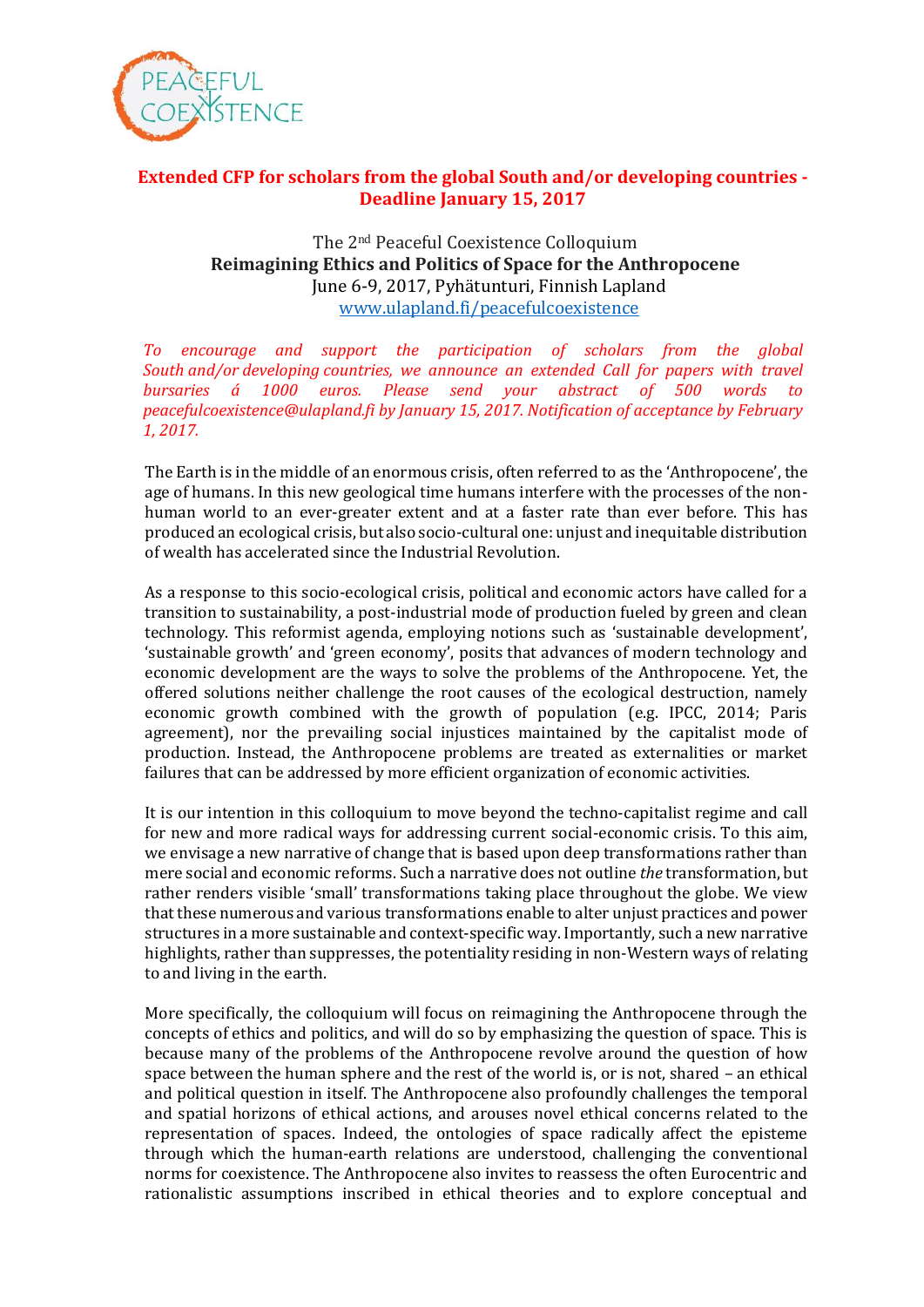

practical links between ethics and politics. Furthermore, the changes occurring in the Earth, and in technology and medicine, open up novel ethical questions, relevant for many fields from law to social sciences and humanities. The colloquium therefore seeks to consider the scope of ethical and political analyses in a broad sense so as to better to capture the complex and novel nature of on-going transformations.

The 2**nd** Peaceful Coexistence Colloquium is organized by University of Lapland, in collaboration with a group of international scholars (see our webpages). The colloquium – that takes place in Pyhätunturi, Finnish Lapland – will be an intimate event, where we engage in creative ways of working and co-exist with the Lappish nature. We wish to bring together researchers from various disciplines united by the interest in developing new and radical ways for thinking of and acting in the Anthropocene, and by willingness to share their findings and thoughts. We welcome conceptual, methodological, empirical and artistic contributions related to the colloquium theme.

Please send your abstract of 500 words to **peacefulcoexistence@ulapland.fi** by **January 15, 2017**. Notification of acceptance by February 1, 2017.

Hope to meet you in breath-taking Lapland! For further information, see [www.ulapland.fi/peacefulcoexistence](http://www.ulapland.fi/peacefulcoexistence)

Four papers from the 1st Peaceful Coexistence Colloquium (University for Peace, Costa Rica, 2015) and six invited contributions will be published by Routledge in the "Transnational Law and Governance" -series (edited by Paolo Farah) under the title *Sustainability and Peaceful Coexistence for the Anthropocene* (edited by Pasi Heikkurinen) in Spring 2017. This year's conference presenters also have the option to publish within the same series or as a journal special issue.

## **References**

- **Crutzen, P. J., & Stoermer, E. F. (2000).** Global change newsletter. *The Anthropocene, 41*:  $17 - 18.$
- **Diprose, R. (2002).** *Corporeal Generosity: On Giving With Nietzsche, Merleau-Ponty and Levinas*. New York, NY: SUNY.
- **IPCC (International Panel for Climate Change) (2014).** 5th Assessment Report. Climate change 2014: Impacts, Adaption, and Vulnerability.
- **Motta, S. C. (2013). '**We Are the Ones We Have Been Waiting For': The Feminization of Resistance in Venezuela. *Latin American Perspectives, 40*(4): 35–54.
- **Heikkurinen, P.** (ed.) (forthcoming). *Sustainability and Peaceful Coexistence for the Anthropocene.* London: Routledge.
- **Heikkurinen, P., Rinkinen, J., Järvensivu, T., Wilén, K., & Ruuska, T.** (2015). Organising in the Anthropocene: an ontological outline for ecocentric theorising. *Journal of Cleaner Production, 113:* 705‒714.
- **Farah, P. (forthcoming 2016).** Trade and Progress: The Case of China. *Columbia Journal of Asian Law, 30*(1): 1‒106.
- **Piketty, T. (2014).** *Capital in the Twenty-First Century.* Harvard University Press.
- **Purdy, J. (2015).** *After Nature: A Politics for the Anthropocene*. Harvard University Press.
- **Roy, A. (2009).** *Listening to Grasshoppers: Field Notes on Democracy*. New Delhi: Penguin Books India.
- **Seppälä, T. (2016).** Feminizing Resistance, Decolonizing Solidarity: Contesting Neoliberal Development in the Global South. *Journal of Resistance Studies*, *2*(1): 12-47.